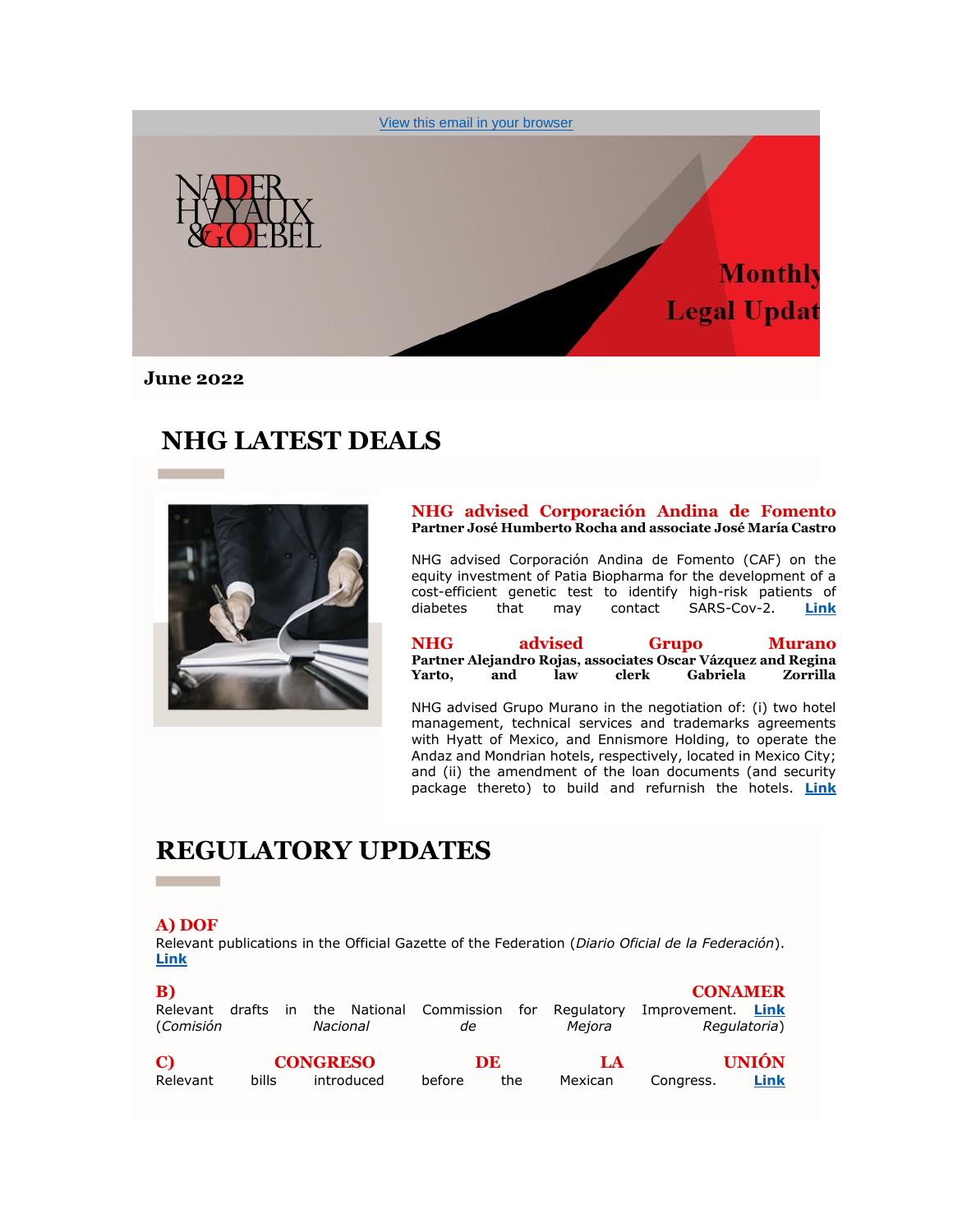### **SPECIALIZED PUBLICATIONS**



#### **The importance of considering financial secrecy when processing personal data (Revista Industria Legal)**

**Partner Luciano Pérez**

NHG contributed to Revista Industria Legal with an analysis on the legal framework on personal data and financial secrecy<br>applicable to insurance companies. **Link** to insurance companies. **[Link](https://nhg335.lt.acemlnb.com/Prod/link-tracker?notrack=1&redirectUrl=aHR0cHMlM0ElMkYlMkZ3d3cuZmxpcHNuYWNrLmNvbSUyRmNlamNoaWxlJTJGY29weS1vZi1pbmR1c3RyaWEtbGVnYWwtbS14LXZvbC02LW1heW8tMjAyMi10a3NnOG05emhtJTJGZnVsbC12aWV3Lmh0bWw=&sig=A3S8PL4g76GvyeWFy2s8KafLrww9ZjVpZ3y8NUME9T4D&iat=1654802230&a=%7C%7C25487300%7C%7C&account=nhg335%2Eactivehosted%2Ecom&email=sf%2FV9l4ieKNMOZdeVagRzQ%3D%3D&s=ccd1870a579f2011876aca44733daec7&i=181A255A6A1869)** 

# **NHG BREAKING NEWS**



|             | Nader, Hayaux & Goebel, Winner of the IFLR NET- |              |        |
|-------------|-------------------------------------------------|--------------|--------|
| <b>ZERO</b> | <b>TRANSITION</b>                               | <b>Award</b> | 2022   |
| Nader,      | <b>Havaux</b>                                   | &            | Goebel |

We are honoured to have received the NET-ZERO TRANSITION Award at the IFLR Americas Awards 2022 for our active participation in the creation of [Chapter Zero México,](https://nhg335.lt.acemlnb.com/Prod/link-tracker?notrack=1&redirectUrl=aHR0cHMlM0ElMkYlMkZ3d3cubGlua2VkaW4uY29tJTJGY29tcGFueSUyRmNoYXB0ZXJ6ZXJvLW1leGljbyUyRg==&sig=C7491Yu6oLMhcnFWT2ZFee1NCX5ffogmTCHeU1aZWGjK&iat=1654802230&a=%7C%7C25487300%7C%7C&account=nhg335%2Eactivehosted%2Ecom&email=sf%2FV9l4ieKNMOZdeVagRzQ%3D%3D&s=ccd1870a579f2011876aca44733daec7&i=181A255A6A1875) a not-forprofit that aims to create a community of directors in Mexico committed to transition to a net zero economy by 2050. **[Link](https://nhg335.lt.acemlnb.com/Prod/link-tracker?notrack=1&redirectUrl=aHR0cHMlM0ElMkYlMkZ3d3cuaWZsci5jb20lMkZhcnRpY2xlJTJGYjF5M3I5c2g3am4yeXElMkZpZmxyLWFtZXJpY2FzLWF3YXJkcy0yMDIyLXdpbm5lcnMtYW5ub3VuY2Vk&sig=8mshF1HTubf82hUXZHfUJBGoJ59j5jc8XRt2XcjzavLH&iat=1654802230&a=%7C%7C25487300%7C%7C&account=nhg335%2Eactivehosted%2Ecom&email=sf%2FV9l4ieKNMOZdeVagRzQ%3D%3D&s=ccd1870a579f2011876aca44733daec7&i=181A255A6A1870)**

**For more information on what NHG is doing to support businesses in their net-zero transition. [click here.](https://nhg335.lt.acemlnb.com/Prod/link-tracker?notrack=1&redirectUrl=aHR0cHMlM0ElMkYlMkZ3d3cubmhnLm14JTJGZW5fZ2IlMkY1MTc0LTIlMkY=&sig=9XpyFhynEzapv985Bw3qvxvG7uP2zVoTK3NBD55HvmL&iat=1654802230&a=%7C%7C25487300%7C%7C&account=nhg335%2Eactivehosted%2Ecom&email=sf%2FV9l4ieKNMOZdeVagRzQ%3D%3D&s=ccd1870a579f2011876aca44733daec7&i=181A255A6A1876)**



To stop receiving this newsletter, you can [unsubscribe now](https://nhg335.activehosted.com/unsubscribe/2) The content of this email and its attachments is confidential. For any reference regarding the treatment of your personal information please see our Privacy Notice at www.nhg.com.mx

> Nader, Hayaux & Goebel Paseo de los Tamarindos No. 400-B, Piso 7 Bosques de las Lomas 05120 CDMX México Mexico

© 2022 Nader, Hayaux & Goebel - All Rights Reserved